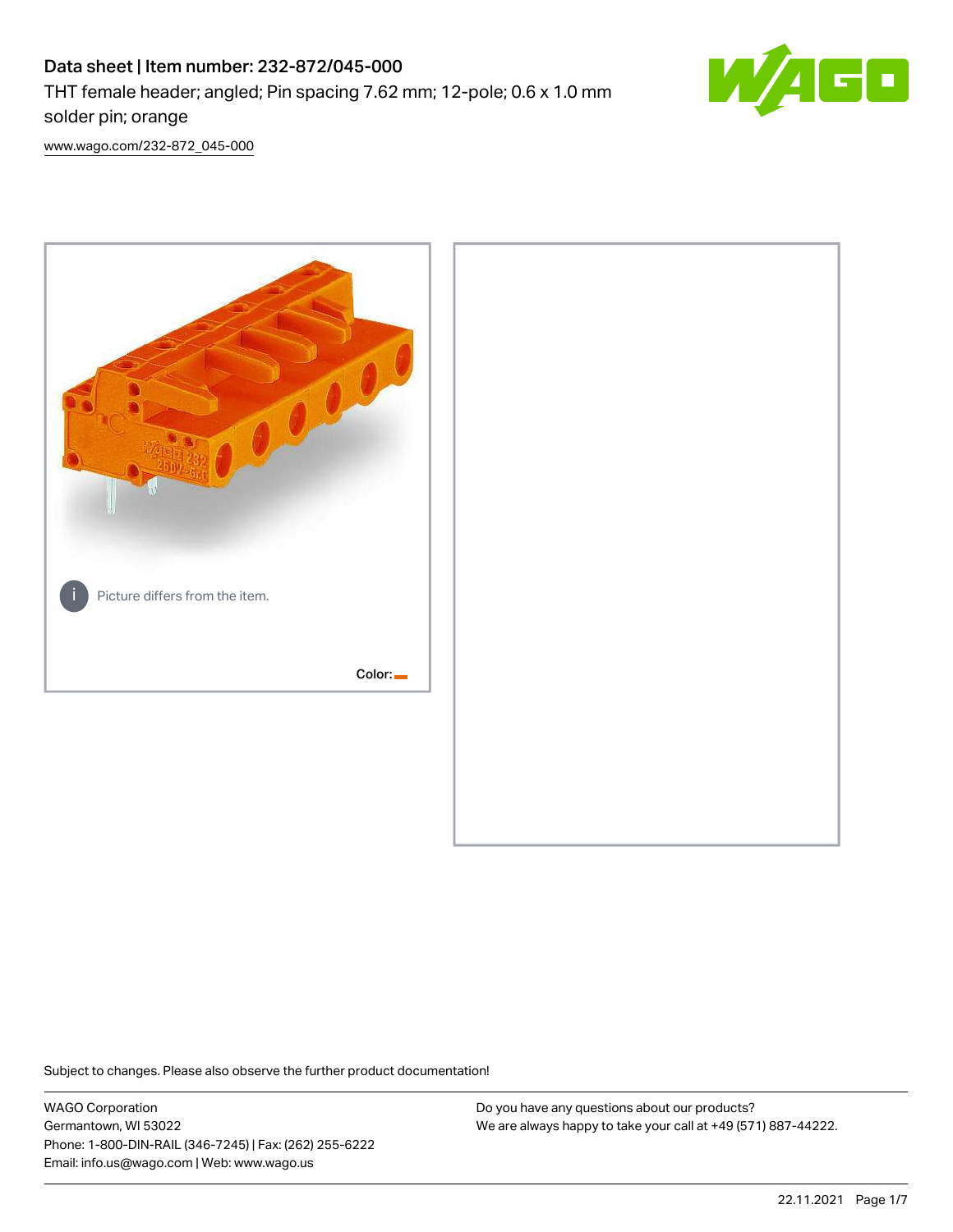

Dimensions in mm

L = (pole no. − 1) x pin spacing + 5.08 mm + 1.5 mm

2- to 3-pole female connectors – one latch only

#### Item description

- **H** Horizontal or vertical PCB mounting via straight or angled solder pins
- For board-to-board and board-to-wire connections
- Touch-proof PCB outputs  $\blacksquare$
- $\blacksquare$ Easy-to-identify PCB inputs and outputs
- $\blacksquare$ With coding fingers

Subject to changes. Please also observe the further product documentation! Data

WAGO Corporation Germantown, WI 53022 Phone: 1-800-DIN-RAIL (346-7245) | Fax: (262) 255-6222 Email: info.us@wago.com | Web: www.wago.us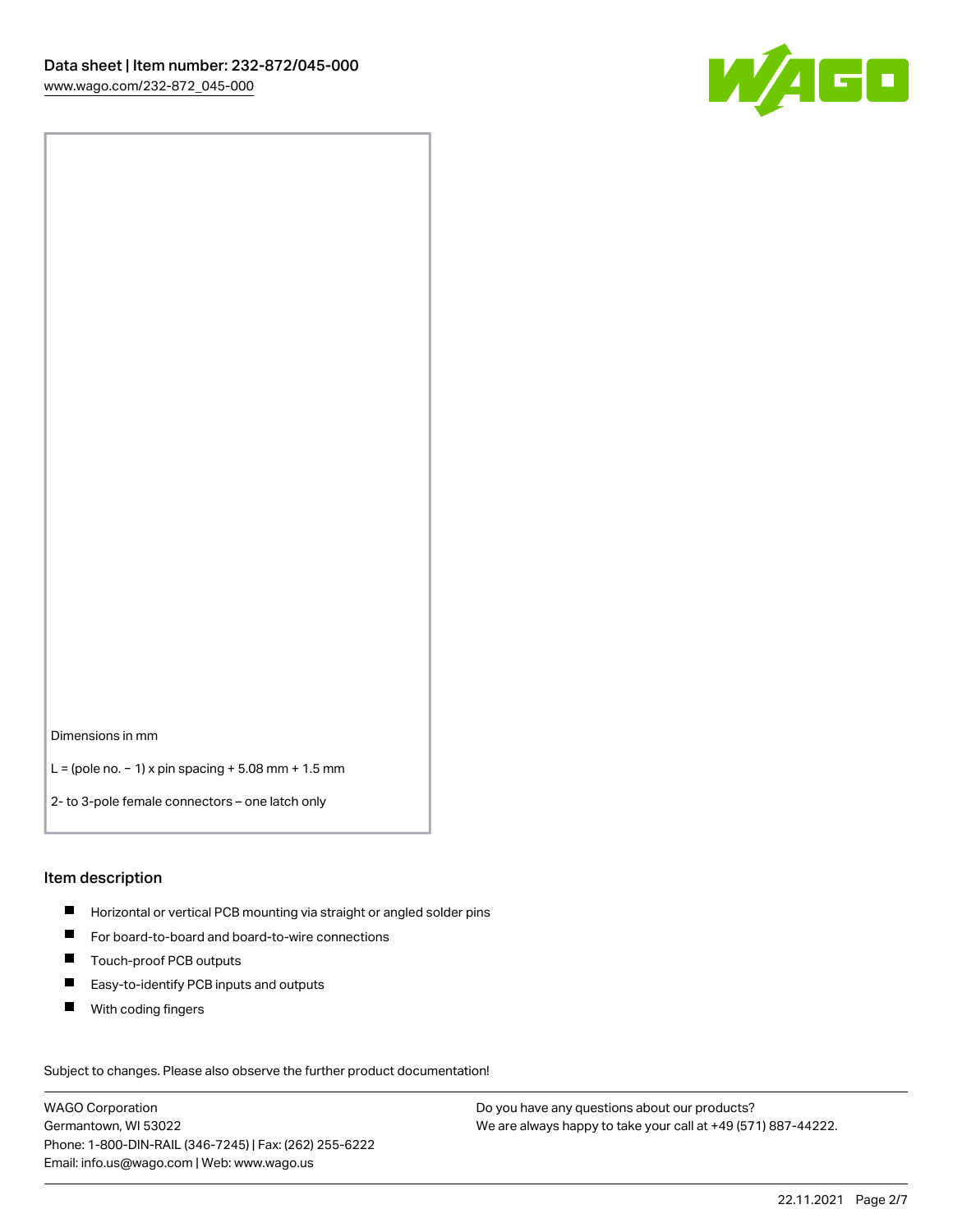

# Data Notes

| Safety information 1 | The <i>MCS – MULTI CONNECTION SYSTEM</i> includes connectors<br>without breaking capacity in accordance with DIN EN 61984. When<br>used as intended, these connectors must not be connected<br>/disconnected when live or under load. The circuit design should<br>ensure header pins, which can be touched, are not live when<br>unmated. |
|----------------------|--------------------------------------------------------------------------------------------------------------------------------------------------------------------------------------------------------------------------------------------------------------------------------------------------------------------------------------------|
| Variants:            | Other pole numbers<br>3.8 mm pin projection for male headers with straight solder pins<br>Gold-plated or partially gold-plated contact surfaces<br>Other versions (or variants) can be requested from WAGO Sales or<br>configured at https://configurator.wago.com/                                                                        |

# Electrical data

### IEC Approvals

| Ratings per                 | IEC/EN 60664-1                                                        |
|-----------------------------|-----------------------------------------------------------------------|
| Rated voltage (III / 3)     | 500 V                                                                 |
| Rated surge voltage (III/3) | 6 <sub>kV</sub>                                                       |
| Rated voltage (III/2)       | 630 V                                                                 |
| Rated surge voltage (III/2) | 6 <sub>kV</sub>                                                       |
| Nominal voltage (II/2)      | 1000V                                                                 |
| Rated surge voltage (II/2)  | 6 <sub>kV</sub>                                                       |
| Rated current               | 12A                                                                   |
| Legend (ratings)            | $(III / 2)$ $\triangle$ Overvoltage category III / Pollution degree 2 |

# UL Approvals

| Approvals per                  | UL 1059 |
|--------------------------------|---------|
| Rated voltage UL (Use Group B) | 300 V   |
| Rated current UL (Use Group B) | 15 A    |
| Rated voltage UL (Use Group D) | 300 V   |
| Rated current UL (Use Group D) | 10 A    |

# Ratings per UL

| Rated voltage UL 1977 | 600 V |
|-----------------------|-------|
| Rated current UL 1977 |       |

Subject to changes. Please also observe the further product documentation!

| <b>WAGO Corporation</b>                                | Do you have any questions about our products?                 |
|--------------------------------------------------------|---------------------------------------------------------------|
| Germantown, WI 53022                                   | We are always happy to take your call at +49 (571) 887-44222. |
| Phone: 1-800-DIN-RAIL (346-7245)   Fax: (262) 255-6222 |                                                               |
| Email: info.us@wago.com   Web: www.wago.us             |                                                               |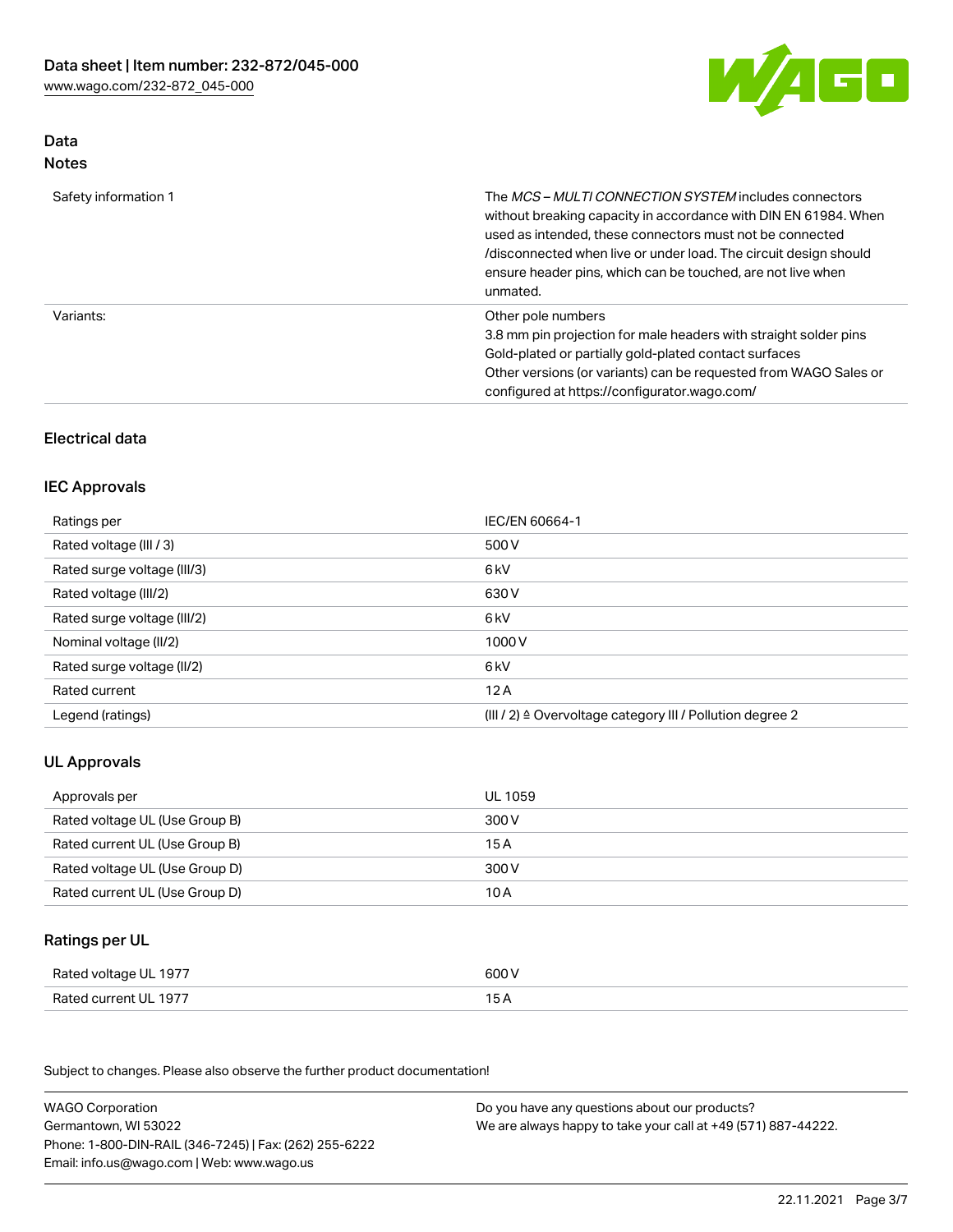

# CSA Approvals

| Approvals per                   | CSA   |
|---------------------------------|-------|
| Rated voltage CSA (Use Group B) | 300 V |
| Rated current CSA (Use Group B) | 15 A  |
| Rated voltage CSA (Use Group D) | 300 V |
| Rated current CSA (Use Group D) | 10 A  |

# Connection data

| Total number of potentials |  |
|----------------------------|--|
| Number of connection types |  |
| Number of levels           |  |

#### Connection 1

# Physical data

| Pin spacing                          | 7.62 mm / 0.3 inch    |
|--------------------------------------|-----------------------|
| Width                                | 90.4 mm / 3.559 inch  |
| Height                               | 15.4 mm / 0.606 inch  |
| Height from the surface              | 11.6 mm / 0.457 inch  |
| Depth                                | 18.25 mm / 0.719 inch |
| Solder pin length                    | 3.8 <sub>mm</sub>     |
| Solder pin dimensions                | $0.6 \times 1$ mm     |
| Drilled hole diameter with tolerance | $1.3$ $(+0.1)$ mm     |

# Plug-in connection

| Contact type (pluggable connector) | Female header |
|------------------------------------|---------------|
| Connector (connection type)        | for PCB       |
| Mismating protection               | No            |
| Mating direction to the PCB        | 0°            |
| Locking of plug-in connection      | Without       |

### PCB contact

| PCB Contact            | THT                                        |
|------------------------|--------------------------------------------|
| Solder pin arrangement | over the entire female connector (in-line) |

Subject to changes. Please also observe the further product documentation!

| <b>WAGO Corporation</b>                                | Do you have any questions about our products?                 |
|--------------------------------------------------------|---------------------------------------------------------------|
| Germantown, WI 53022                                   | We are always happy to take your call at +49 (571) 887-44222. |
| Phone: 1-800-DIN-RAIL (346-7245)   Fax: (262) 255-6222 |                                                               |
| Email: info.us@wago.com   Web: www.wago.us             |                                                               |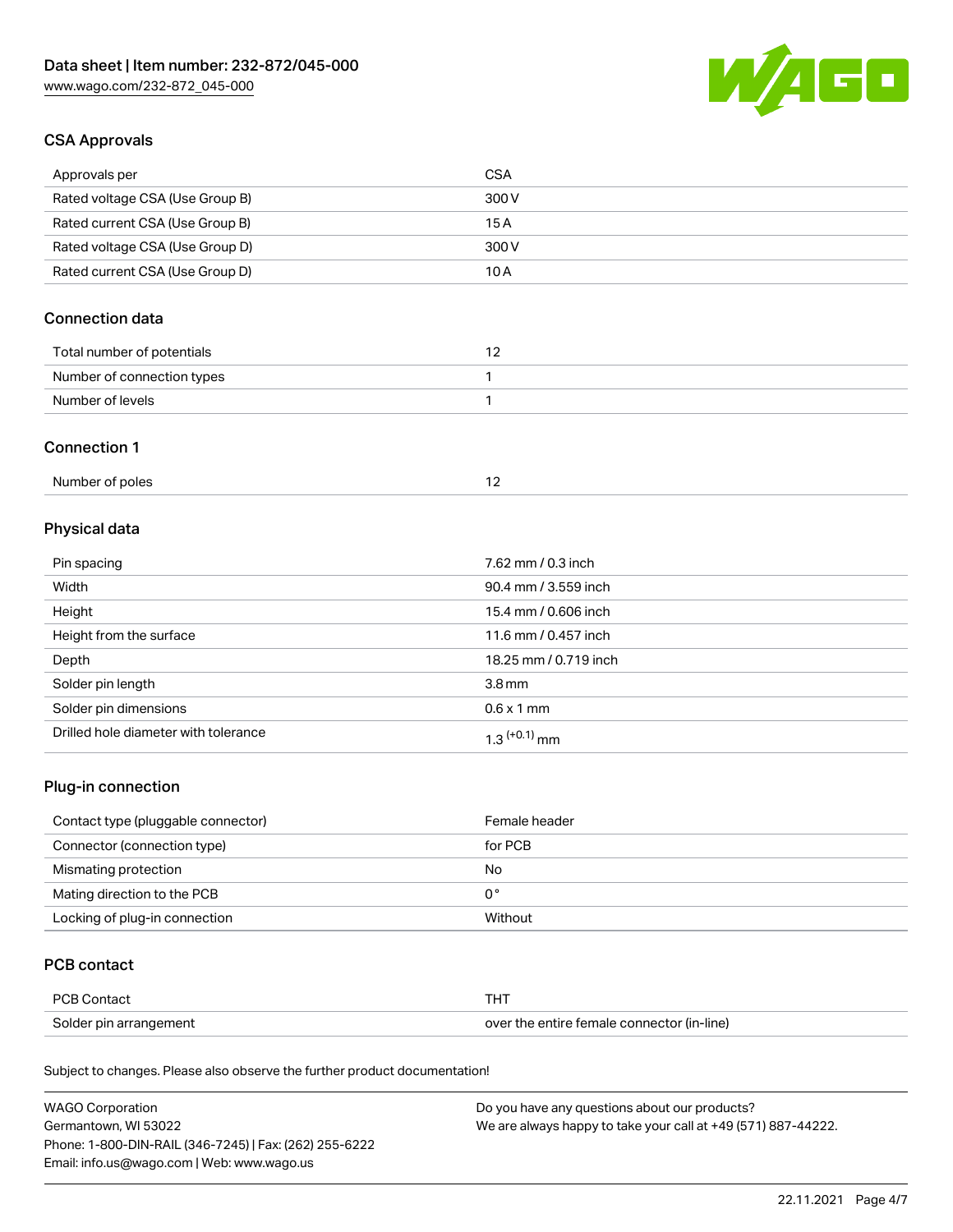

Number of solder pins per potential 1

### Material data

| Color                       | orange            |
|-----------------------------|-------------------|
| Material group              |                   |
| Insulation material         | Polyamide (PA66)  |
| Flammability class per UL94 | V <sub>0</sub>    |
| Contact material            | Copper alloy      |
| Contact plating             | tin-plated        |
| Fire load                   | $0.259$ MJ        |
| Weight                      | 13.3 <sub>g</sub> |

### Environmental requirements

| Limit temperature range<br>. | . +85 °Ր<br>-60 |
|------------------------------|-----------------|
|------------------------------|-----------------|

### Commercial data

| PU (SPU)              | 25 Stück      |
|-----------------------|---------------|
| Packaging type        | box           |
| Country of origin     | <b>DE</b>     |
| <b>GTIN</b>           | 4055143034388 |
| Customs tariff number | 85366990990   |

### Approvals / Certificates

#### UL-Approvals

ш

| Logo | Approval                             | <b>Additional Approval Text</b> | Certificate<br>name |
|------|--------------------------------------|---------------------------------|---------------------|
| 8    | UR<br>Underwriters Laboratories Inc. | <b>UL 1977</b>                  | E45171              |
| I    | UR<br>Underwriters Laboratories Inc. | <b>UL 1059</b>                  | E45172              |

Subject to changes. Please also observe the further product documentation!

| <b>WAGO Corporation</b>                                | Do you have any questions about our products?                 |
|--------------------------------------------------------|---------------------------------------------------------------|
| Germantown, WI 53022                                   | We are always happy to take your call at +49 (571) 887-44222. |
| Phone: 1-800-DIN-RAIL (346-7245)   Fax: (262) 255-6222 |                                                               |
| Email: info.us@wago.com   Web: www.wago.us             |                                                               |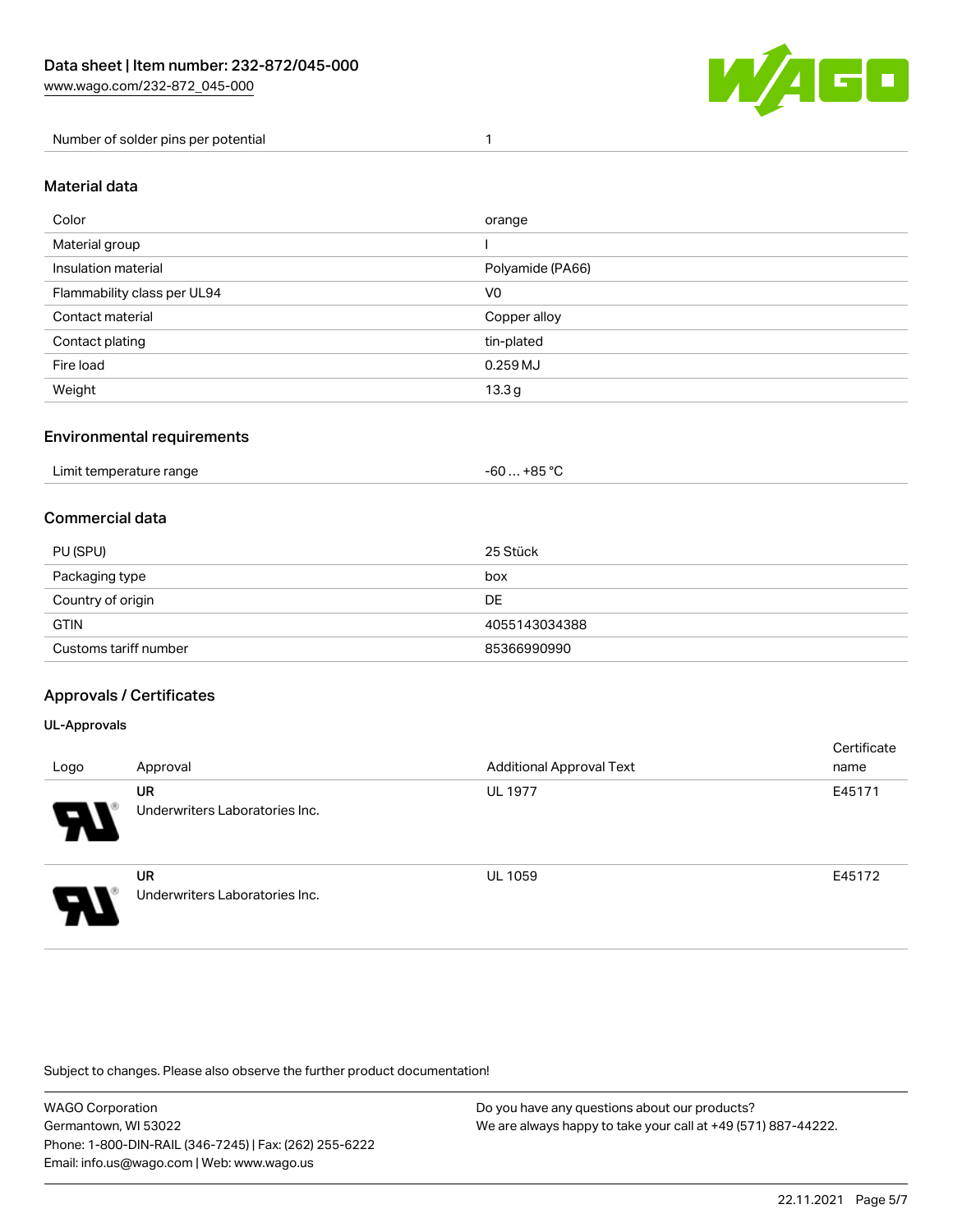

#### **Counterpart**

Item no.731-642

1-conductor male connector; CAGE CLAMP®; 2.5 mm²; Pin spacing 7.62 mm; 12-pole; 2,50 mm²; orange [www.wago.com/731-642](https://www.wago.com/731-642)

#### Optional accessories

Testing accessories



| . |                                                           |                                           |
|---|-----------------------------------------------------------|-------------------------------------------|
|   | Item no.: 210-136<br>Test plug; 2 mm Ø; with 500 mm cable | www.wago.com/210-136                      |
|   | Item no.: 231-662                                         | $\sim$ $\sim$ $\sim$ $\sim$ $\sim$ $\sim$ |

Test plugs for female connectors; for 7.5 mm and 7.62 mm pin spacing; 2,50 mm²; light gray [www.wago.com/231-662](http://www.wago.com/231-662)

### Downloads **Documentation**

| <b>Additional Information</b> |  |
|-------------------------------|--|
|                               |  |

| Technical explanations | 2019 Apr 3 | pdf    | Download |
|------------------------|------------|--------|----------|
|                        |            | 2.0 MB |          |

# CAD files

#### PCB Design

| Symbol and Footprint 232-872/045-000                                                | URL | Download |
|-------------------------------------------------------------------------------------|-----|----------|
| CAx data for your PCB design, consisting of "schematic symbols and PCB footprints", |     |          |
| allow easy integration of the WAGO component into your development environment.     |     |          |

#### Supported formats:

- $\blacksquare$ Accel EDA 14 & 15
- $\blacksquare$ Altium 6 to current version
- Cadence Allegro
- $\blacksquare$ **DesignSpark**
- $\blacksquare$ Eagle Libraries
- $\blacksquare$ KiCad
- $\blacksquare$ Mentor Graphics BoardStation
- $\blacksquare$ Mentor Graphics Design Architect

Subject to changes. Please also observe the further product documentation!

WAGO Corporation Germantown, WI 53022 Phone: 1-800-DIN-RAIL (346-7245) | Fax: (262) 255-6222 Email: info.us@wago.com | Web: www.wago.us